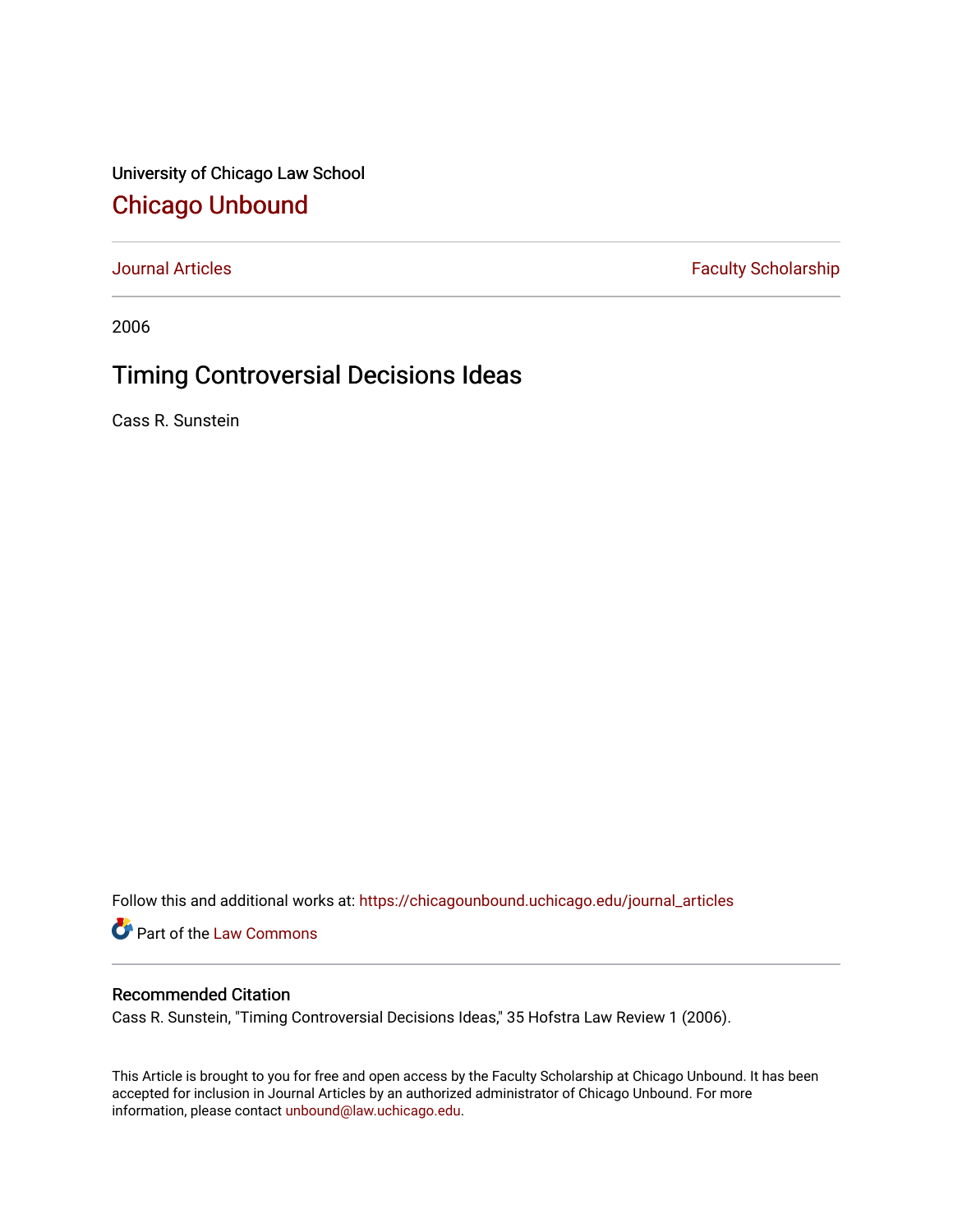# **HOFSTRA lAW REVIEW**

Volume *35,* No. 1 Fall 2006

### TIMING CONTROVERSIAL DECISIONS

#### *Cass R. Sunstein* **\***

#### I. **INTRODUCTION:** THE PROBLEM

Suppose that members of a state court are prepared to announce a highly controversial ruling. The court might be prepared to rule that a state must allow same-sex marriage, that a state may not continue affirmative action programs, or that a popular environmental statute is unconstitutional. Suppose too that the opinion is complete and ready to be made public. Suppose finally that an election will be held in a short time, and that the court is aware that the ruling will have at least some degree of relevance to voters. In the most extreme cases, members of the court believe that the ruling will become a highly salient issue in the campaign and that many voters might be affected by the decision. Should the court refuse to issue the opinion until after the election?

As far as I am aware, there is no serious scholarship on the question whether and when it is appropriate to wait to issue a controversial ruling until after an election. In this brief essay, I set out and evaluate an argument in favor of waiting. The central question is whether a court should not issue a controversial ruling under two conditions: (1) an election is about to occur; and (2) it is far from unreasonable to suppose that the decision will affect its outcome. Under those conditions, I shall

<sup>\*</sup> Karl N. Llewellyn Distinguished Service Professor, Law School and Department of Political Science, University of Chicago. **I** am grateful to Eric Posner for valuable comments on a previous draft.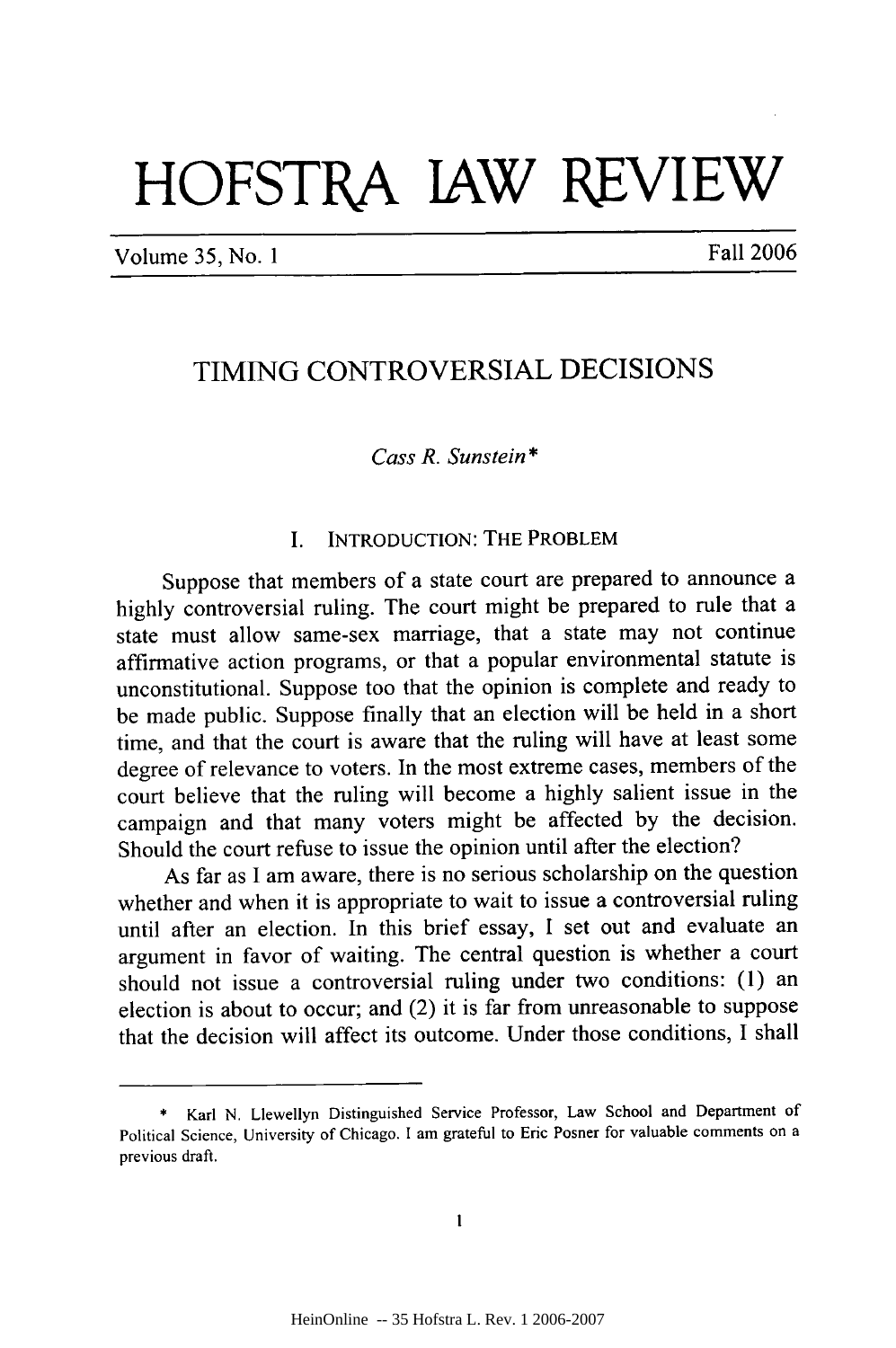suggest that there is a plausible argument that the court should wait before issuing the opinion.

The ultimate conclusion cannot, however, be resolved in the abstract. As I will suggest, everything depends on whether voters will react rationally to the court's decision, or whether the proximity of the decision to the vote, and its exploitation by political entrepreneurs, will distort voters' judgments. There is also a question about judicial competence to assess the underlying empirical questions. If judges lack such competence, it might be best for them to ignore the possibility that their decisions might have electoral effects. My conclusion is that *if* courts are able to assess the underlying questions, and *ifthe* likelihood of distortion is high, there is a good argument that courts should wait before announcing their rulings, not least because little is likely to be lost by a delay.

#### II. THE CENTRAL CONCERN

In any election, voters have a large menu of items on which to focus. They might be concerned about national security, unemployment, climate change, abortion, energy independence, the stock market, the price of gasoline, or some combination of these. If there is a highly salient event immediately before the election, it might have a large role, simply because of its immediacy. Such an "external shock" might well affect numerous votes.' Suppose, for example, that the nation faces a terrorist attack a. month before a presidential election; that a natural disaster, two months before the election, devastates a city; that gasoline prices fall dramatically in the previous three months; or that the unemployment rate, in that time, suddenly spikes up. The idea of the "October Surprise" signals the possibility that events of this kind might be expected to influence electoral outcomes. We know enough about human cognition to know that a salient incident can have a significant effect on people's judgments. A great deal remains to be learned about this subject. Let us simply stipulate that in imaginable circumstances, such an effect is likely.

But perhaps there is nothing wrong with that effect. Perhaps voters are simply updating on the basis of new information. If a terrorist strike occurs, voters learn that the nation is more vulnerable than they had

**<sup>1.</sup>** There is extensive literature on the relationship between this point and monetary policy, which might be manipulated to help or to hurt an incumbent. See, e.g., Allan Drazen, "Laying Low" During Elections: Political Pressure and Monetary Accommodation (2002) (unpublished manuscript, on file with author).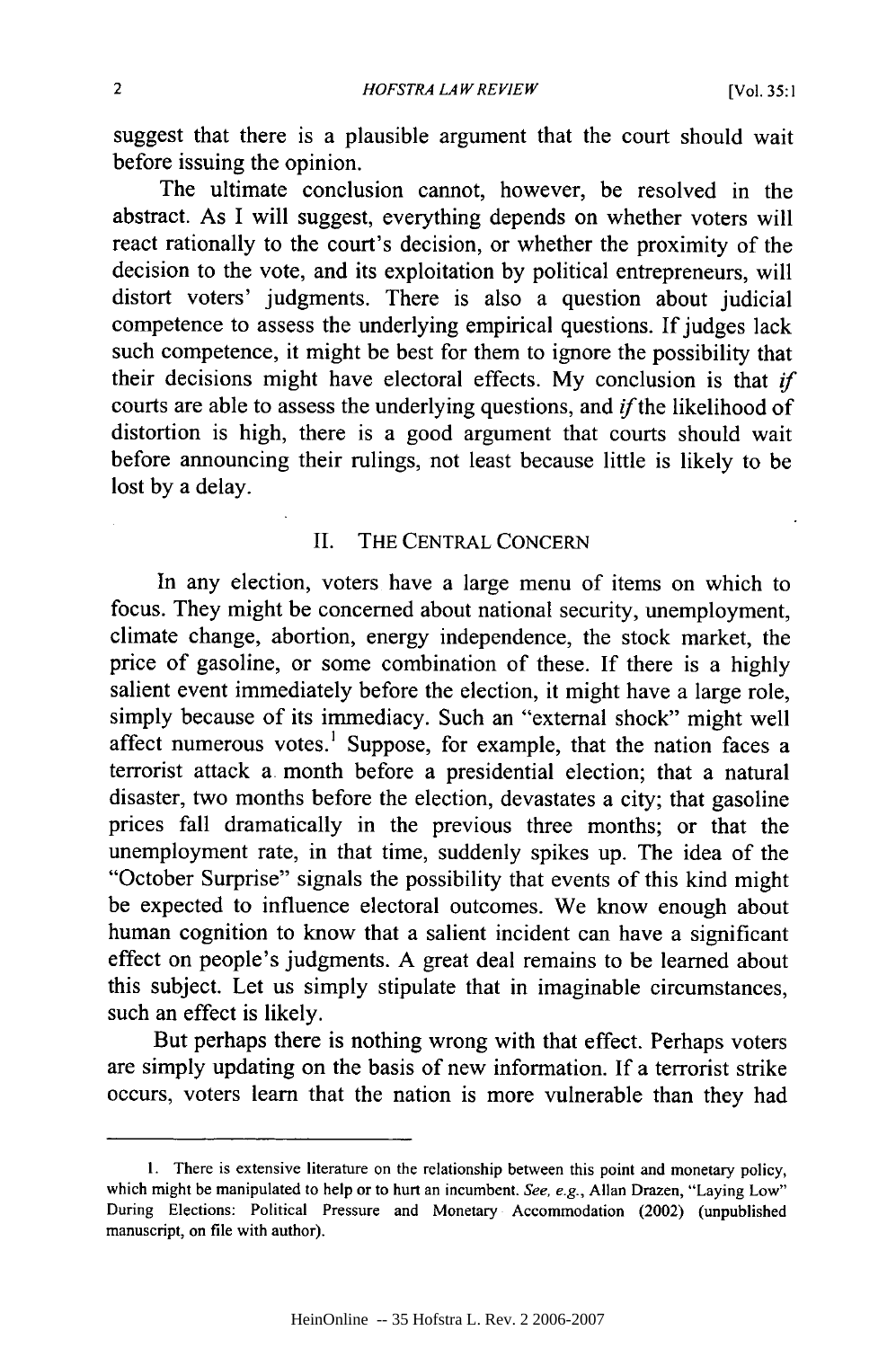**2006]**

thought. If unemployment jumps, the economy is apparently weaker than had appeared. If voters are rationally incorporating new information, then any external shock provides a legitimate and perhaps an invaluable input into voter decisions.

We might make some distinctions here. If the relevant event is not self-consciously timed by anyone, then there is no effort to manipulate the system-and if voters will rationally incorporate the relevant information, nothing is amiss. But suppose that some person or institution has deliberately triggered a salient event, and done so at the appropriate time for maximum effect. The problem here is that voters might be deceived, in a way that will affect their judgments. If voters are unaware of the manipulation, they might believe that, for example, gas prices or unemployment rates are falling, even though these effects are temporary ones, made visible by self-interested politicians who are unable or unwilling to maintain them for the long run. If a terrorist has been caught two weeks before the election, and if the timing of this event has been orchestrated to convince voters that an incumbent administration is winning the war on terror, then voters might be manipulated to believe that a victory is occurring when in reality it is not. Consider in this regard the controversial 2006 decision, by the Internal Revenue Service, to delay in the collection of back taxes until after the election, in part to avoid negative publicity.<sup>2</sup>

Perhaps the political market can expose any real efforts at manipulation. Perhaps the market functions well enough to ensure that such efforts will be revealed as such. But suppose that political markets cannot be expected to work this well. Even if so, the conclusion does not speak to my question here: No one is arguing that courts should deliberatively time their announcements in order to influence the outcome of elections. Everyone agrees that any such effort would be illicit. The question is whether courts should deliberately time their announcements so as *not* to influence the outcome of elections.

The discussion of the effect of manipulation of events shows why an affirmative answer is not implausible. The risk is that a recent judicial decision may distort voter behavior, simply because its timing gives undue salience to a particular issue. No one doubts that recent events can have large effects on public judgments. Consider the fact that public concern about risks usually tracks changes in the actual fluctuations in those risks. But public concern outruns actual fluctuations in the

*<sup>2.</sup>* See David Cay Johnston, IRS Going *Slow Before Election,* N.Y. TIMES, Oct. 27, 2006, at A4.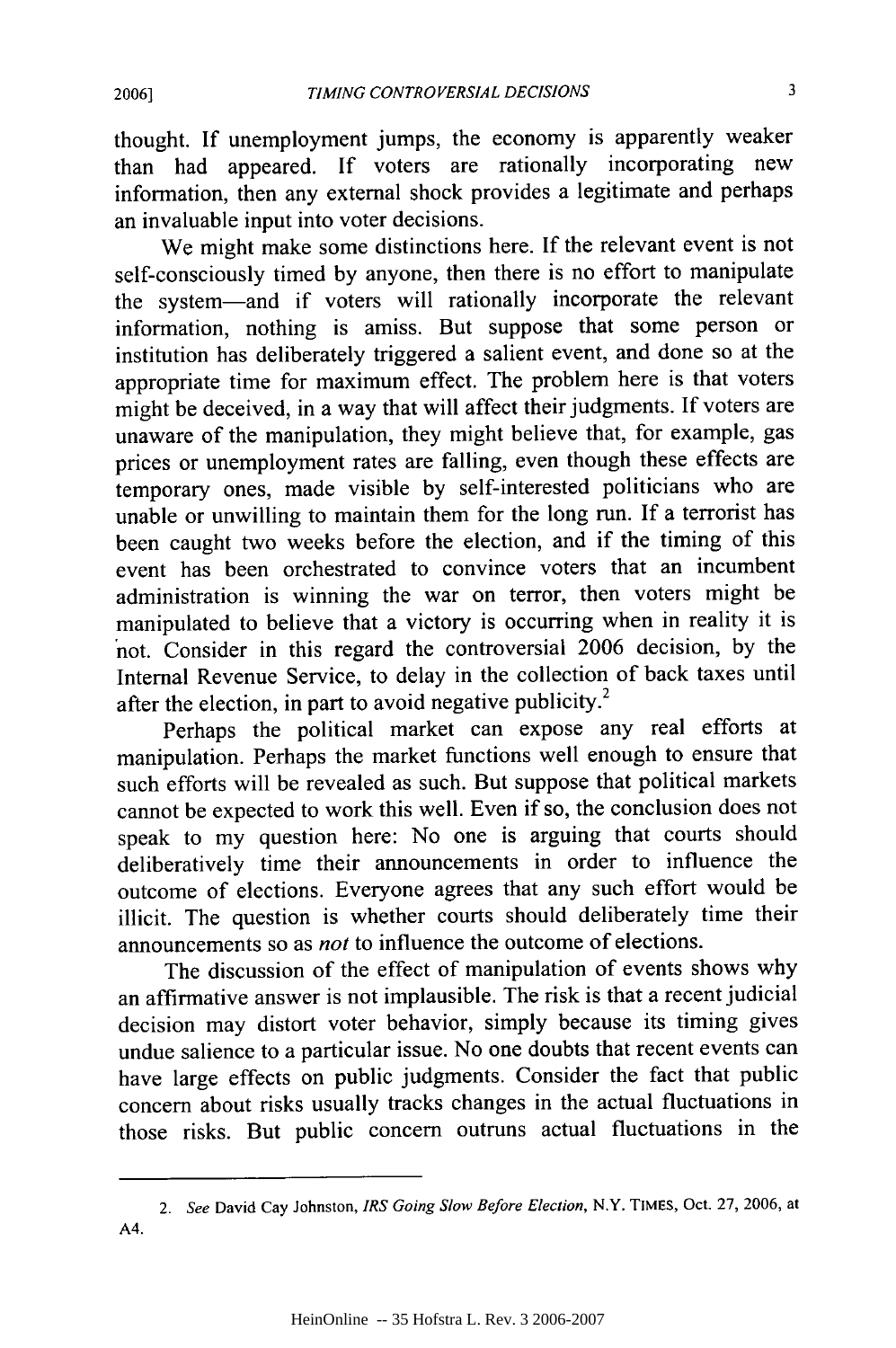important case of "panics," bred by vivid illustrations that do not reflect changes in levels of danger.<sup>3</sup> A "particularly vivid case or new finding that receives considerable media attention" played a major role in those 4 leaps in public concern.

Legislation itself is often fueled by identifiable events, putting issues on the agenda that would otherwise be ignored. "Availability cascades" occur when an available event spreads through the public, spurring attention to an issue that had formerly been neglected.<sup>5</sup> To take just one example, legislation calling for disclosure of toxic releases was spurred by a chemical accident at Bhopal, India, which focused media attention on the safety issues and led members of Congress to introduce right-to-know legislation.<sup>6</sup> The relevant legislation could not possibly have been enacted without the highly publicized Bhopal disaster. These points should be enough to suggest the possibility that in a genuinely close election, a salient judicial decision will have a large impact, perhaps even altering its outcome.

Even if it is agreed that a highly visible event can have a large effect on political processes, we might insist that the effect can be salutary and sensible, as voters and representatives respond to a problem that had received too little concern. Undoubtedly sensible responses often occur. Unfortunately, the optimistic view seems unwarranted, for at least some of the time, the recent event produces a distorted judgment and undesirable law.7 Let me therefore sketch a highly tentative principle: *To the extent that salient judicial decisions can significantly affect voters' judgments, such decisions should not be issued in the period immediately before an election.* Of course this position would be vulnerable if a great deal were to be lost by the delay. But in ordinary circumstances, any delay will produce no harm at all; it is not important for a judicial decision to be announced in October rather than December. If the delay is costless, and if it avoids a potential distortion, why should courts refuse to delay?

*<sup>3.</sup> See* George Loewenstein & Jane Mather, *Dynamic Processes in Risk Perception,* 3 J. RISK **&** UNCERTAINTY 155, 171 **(1990).**

<sup>4.</sup> *ld* at 172.

<sup>5.</sup> Timur Kuran & Cass R. Sunstein, *Availability Cascades and Risk Regulation,* **51** STAN. L. REV. 683, 685 (1999).

**<sup>6.</sup>** JAMES T. HAMILTON, **REGULATION** THROUGH REVELATION: THE ORIGIN, **POLITICS, AND IMPACTS** OF THE Toxics **RELEASE** INVENTORY PROGRAM 184 **(2005).**

*<sup>7.</sup> See* Kuran & Sunstein, *supra* note 5, at 685, 691-703.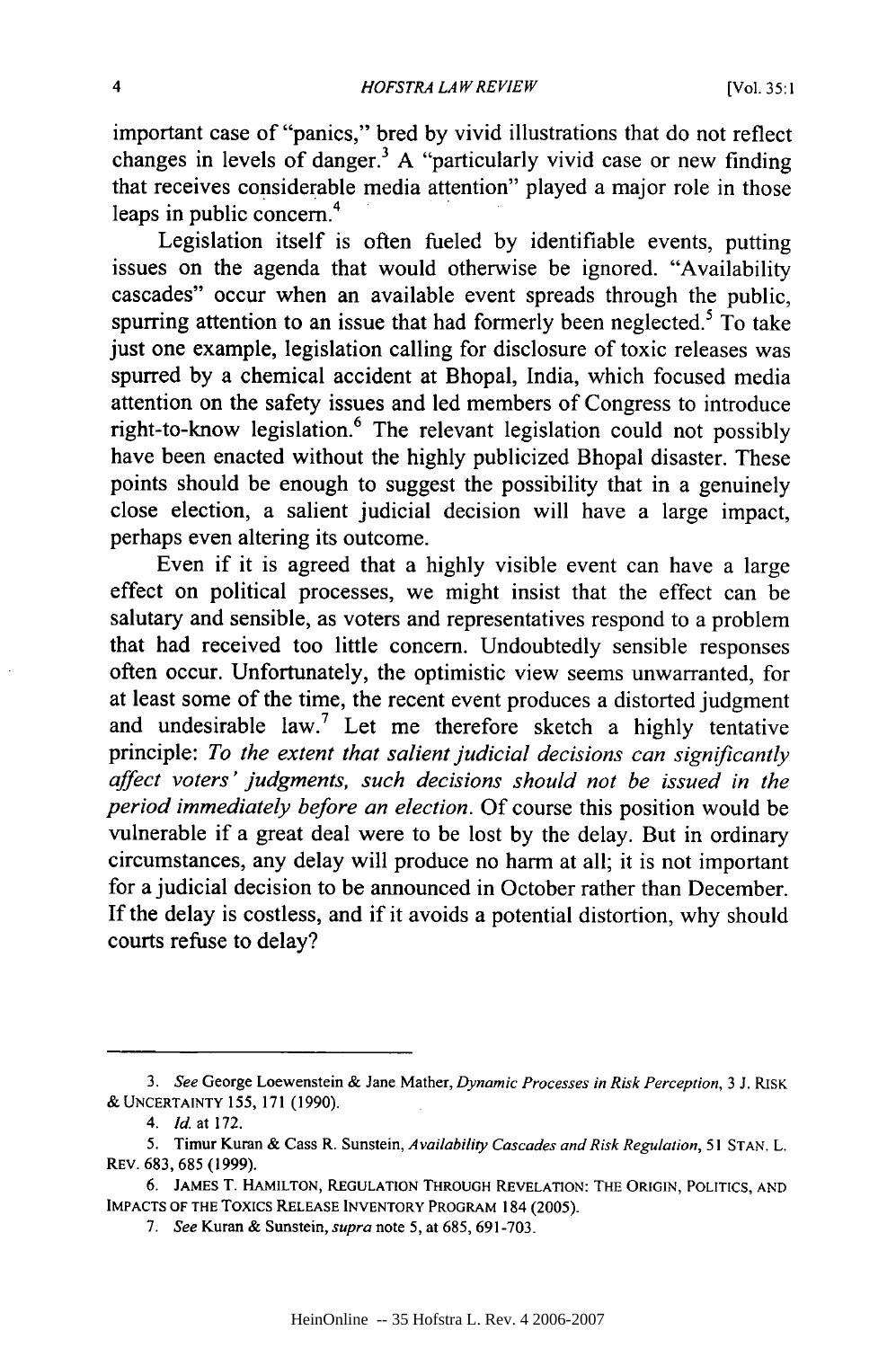#### III. OBJECTIONS

This position is not a usual one, to be sure; I am aware of no rule, explicit or implicit, that supports the italicized principle. Because of what seems to me to be a happy accident, the issue is largely irrelevant at the Supreme Court level. The Court begins its term in October, and elections are held in early November; it is therefore most unlikely that the Court would have to consider whether to delay a decision in order to avoid electoral effects.

We might imagine three possible objections to the principle I have described:

1. Precisely because it is a court of law, the court must rule as it sees fit and ignore its electoral effects. $8$  The political consequences are irrelevant. It certainly does not matter whether an election is imminent.

2. A decision not to issue an opinion is itself a choice-one that will, by hypothesis, favor one or another side. If, for example, a court decides to delay issuing an opinion calling for same-sex marriage, it might well be favoring Democratic candidates. Why should it do that? It is no more neutral to hold the opinion than to issue it immediately.

3. If the court's decision is controversial, the voters deserve to know about it before they vote, not after. Suppose that the court is prepared to rule that a state must permit same-sex marriages. If the court is interpreting the state constitution, it is possible that the voters will want to amend that constitution so as to ban same-sex marriages. That question is a legitimate part of the electoral debate. Ought not the court let citizens know of its position, rather than wait until a time when it is, for some purposes, too late? "Holding" an opinion is too strategic; it smacks of opportunistic behavior on the court's part, an effort to avoid electoral reprisal.

Let me explore these objections in sequence.

*The judicial role.* The problem with the first objection is that it is a conclusion, not an argument. It offers a claim about the court's appropriate role, but it does not defend that claim. Why, exactly, should the court ignore the consequences of its decisions?

<sup>8.</sup> A former commissioner of the Internal Revenue Service took an analogous position with respect to delaying enforcement action in anticipation of an election, asserting, "Oh my God, that is unthinkable," but this view is not unanimously held. *See* Johnston, supra note 2, at A4.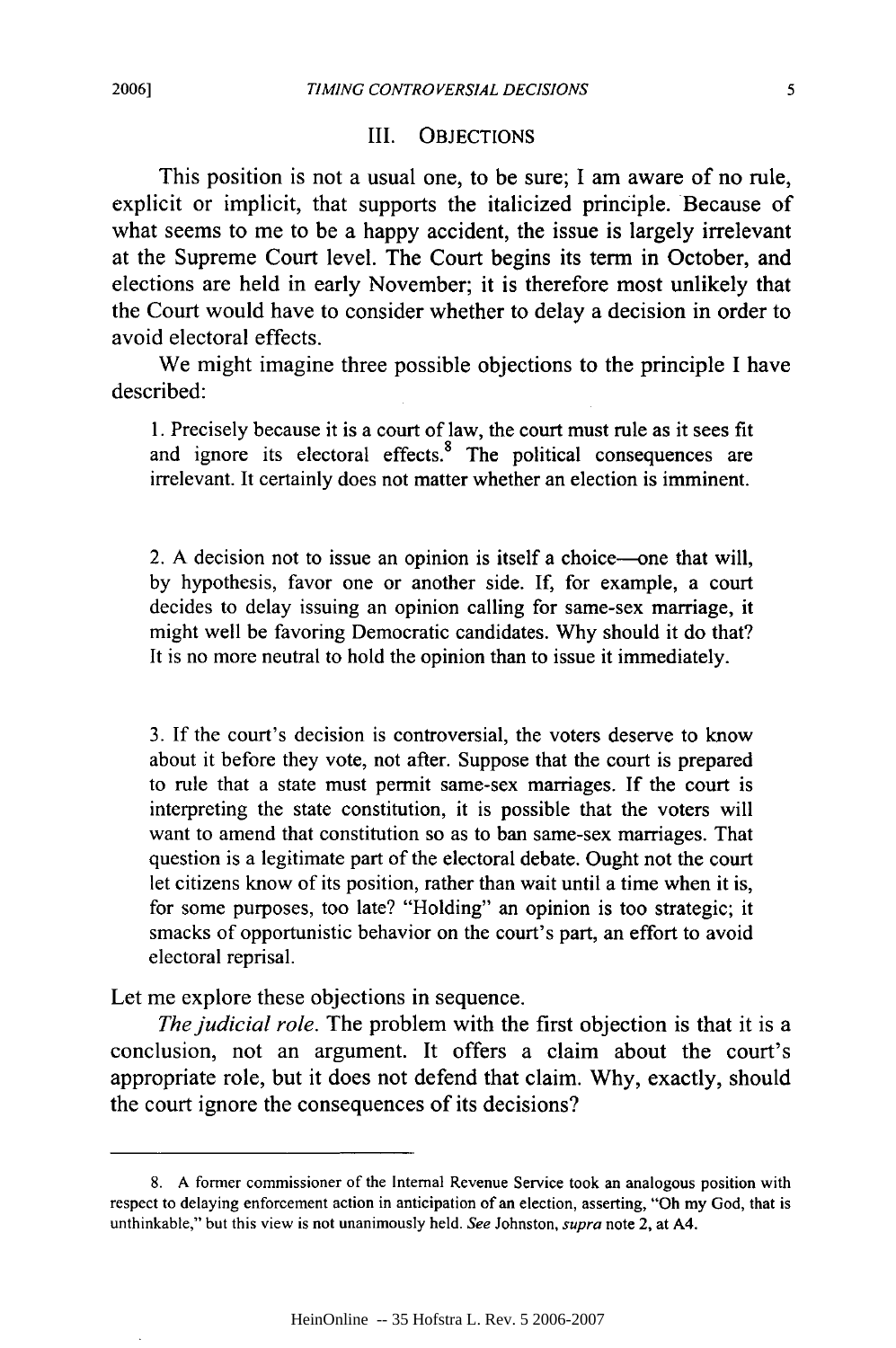In other domains, courts pay attention to those consequences. On occasion, the Court refuses to rule on an issue in part because of the intense political controversy that a ruling would spark.<sup>9</sup> Perhaps some such refusals are unjustified, but it is not easy to defend the proposition that in considering issues of timing, the Court should *always* be indifferent to the public reaction.<sup>10</sup> If timing matters when the Supreme Court decides whether to rule, or how ambitiously to rule, then it might matter as well for state courts attempting to decide whether to hold their decisions until after the election.

*The non-neutrality of delay.* The second objection is more forceful. Suppose that a liberal court, consisting mostly of Democratic appointees, decides not to issue a liberal opinion, because it does not want to move voters in the direction of Republican candidates. We should be able to agree that this decision would be entirely illegitimate; it would be too narrowly partisan. Judges should not time their decisions so as to help identifiable candidates and parties. But suppose instead that partisanship is not involved-that liberal and conservative judges are willing to support a general practice against issuing controversial opinions, say, one month before an election. Is this a violation of neutrality? The second objection insists that it is, because holding the opinion is itself a decision, and not properly characterized as neutral.

Whether the objection is correct, I suggest, depends on whether voters are prone to overreaction or are rational updaters. If voters are prone to overreaction, and if their judgments might be distorted, then holding the opinion is a decision, to be sure, but it is the right one, because it prevents what is (by hypothesis) an overreaction. There is nothing abstractly neutral about a decision to delay; but if that decision is a sensible way of avoiding a distortion in political judgment, it is defensible for that reason. Suppose, however, that voters are rational updaters. If so, there is no reason to hold the decision, and indeed there is good reason not to do so-an issue to which I now turn.

*Informing electoral judgment.* The premise of the third objection is certainly correct. Often a judicial decision is a legitimate part of political debate, and it deserves to play a role in a campaign. Suppose, for

<sup>9.</sup> The most famous example involves miscegenation laws. In both 1955 and 1956, the Court refused to rule on the constitutionality of antimiscegenation laws. See Naim v. Naim, 87 S.E.2d 749 (Va. 1955), vacated and remanded *on* procedural grounds, 350 U.S. 891 (1955), reinstated and aff'd, 90 S.E.2d 849 (Va. 1956), appeal dismissed for lack of federal question, 350 U.S. 985 (1956). See also Elk Grove Unified Sch. Dist. v. Newdow, 542 U.S. 1, 17 (2004) (declining to rule on the constitutionality of the words "under God" in the Pledge of Allegiance).

**<sup>10.</sup>** See ALEXANDER BICKEL, **THE LEAST DANGEROUS** BRANCH: **THE SUPREME COURT AT THE BAR** OF POLITICS 240 (1962).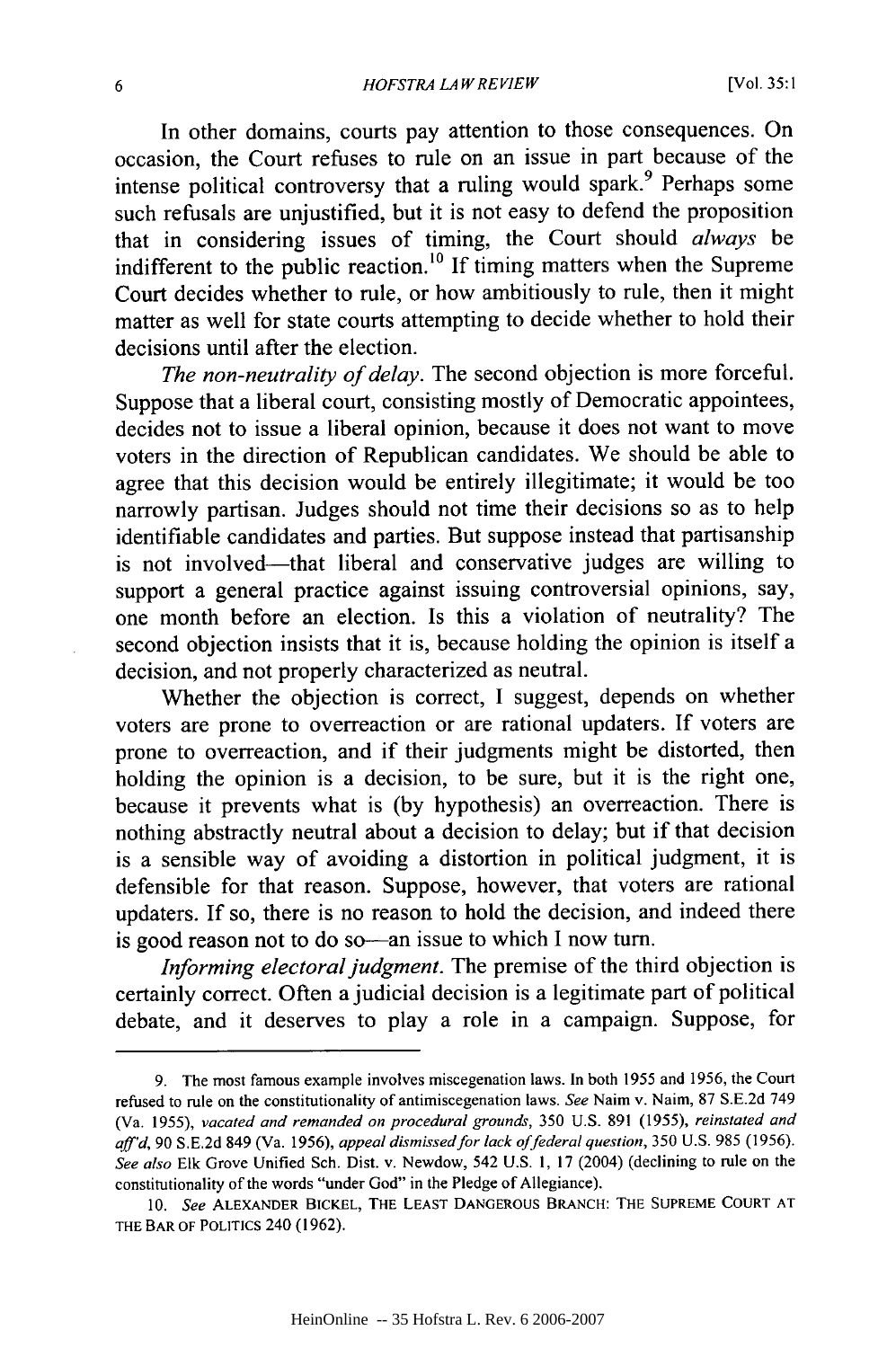example, that a state court has invalidated a series of environmental regulations, or struck down the practice of capital punishment, or called for same-sex marriage. If so, voters are entitled to take account of those decisions in casting their votes, especially when the electoral process is able to overturn judicial decisions (for example, through amendments to the state constitution). And if voters are rational updaters, this consideration would seem to be decisive. Why deprive voters of relevant information before they vote?

But suppose that significant numbers of voters are prone to overreaction-that their votes will be affected by the immediacy of the judicial decision, and that if some months had passed, the decision would have been put into proper perspective. If this is so, the assessment of the timing issue is not simple. By delaying a decision, the court deprives citizens of relevant information. By issuing the decision, the court might distort the electoral process by giving undue salience to a single event. $<sup>11</sup>$ </sup>

There is no easy way out of this dilemma. The conclusion would seem to depend on an empirical judgment about whether the distortion is expected to be serious. If not, a delay has no motivation; if so, the court would seem to have good reason to wait. It is important here that if citizens do not like the court's decision, and if their objections survive a period of deliberation, then little is lost in a delay. Representatives are highly likely to respond to an immensely unpopular decision, even if it is issued a month after the election. Hence the decision to hold the decision does not deprive voters of ultimate control. I conclude, with some tentativeness, that if a judicial decision is likely to produce a short-term overreaction by the public, the better practice might well be to avoid issuing it.

*Questions of judicial competence.* There is a final problem. Suppose that courts do not have good tools for answering the key empirical questions. Suppose that they do not know whether a decision would have significant electoral effects, or that their judgments about the rationality of voters' reactions are highly unreliable. If so, courts might do well to adopt a firm rule against considering those questions, or at least a strong presumption, to be overcome only in the most compelling circumstances. But if courts have adequate tools, they might do well to time their decisions so as not to produce electoral distortions.

**<sup>11.</sup>** For relevant discussion, see generally Daron R. Shaw, *A Study of Presidential Campaign Event Effects from 1952 to 1992,* 61 J. POLITICS 387 (1999); Tom W. Smith, *Freedom to Conduct Public Opinion Polls Around the World,* 16 INT'L *J.* PUB. OPINION RES. 215 (2004).